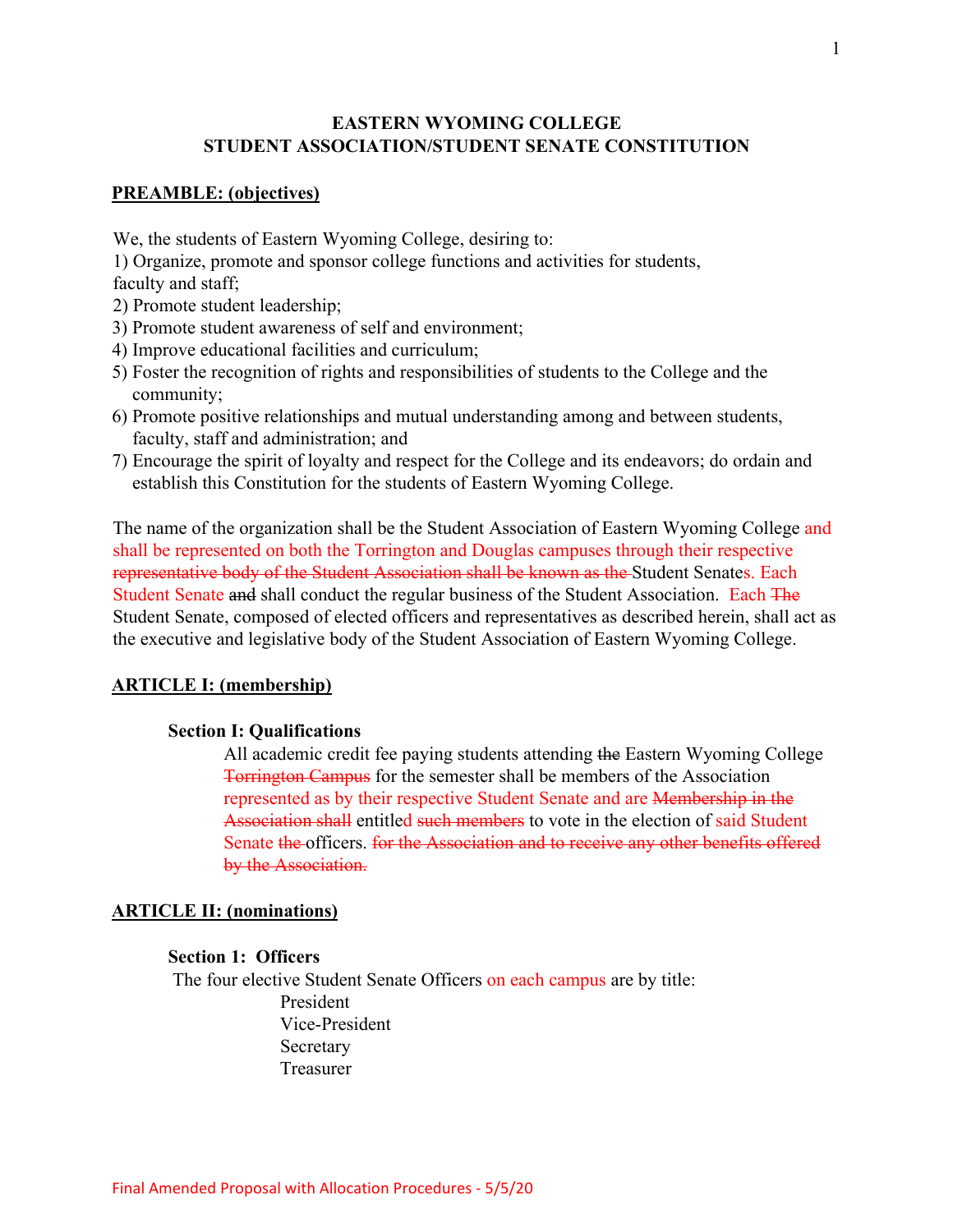#### **Section 2: Nominations**

Qualified candidates for the offices of President, Vice-President, Secretary and Treasurer will file for candidacy with the Student Senate Advisor Sponsor not later than (5) days before general election. Elections will be by secret ballot designed by the Student Senate Advisor Sponsor. Nominees may not campaign on Election Day. Should more than one person file for candidacy for any of the four offices, an election will be held.

#### **Section 3: Elections**

#### **3.1: Spring Elections**

- A) Elections for Senate Office on each campus will be held annually at least three (3) weeks prior to the end of the Spring semester with elected officers serving the following Fall and Spring semesters.
- B) Eligible voters must be registered in the subsequent fall semester in at least 12 credit hours.
- C) Each of the chartered clubs/organizations will meet, nominate and select one (1) representative to the Student Senate within the first four (4) weeks of the Fall semester.
- D) All elected officers and members will hold office for a term of one academic year unless removed by action of the College Administration, Associated Students or the Student Senate.

#### **3.2: Fall Elections**

- A)Eligible voters must be registered in at least 12 credit hours.
- B) Torrington Campus Only Two (2) Freshman Representatives-at-large (1 female and 1 male) (must be full-time academic credit fee paying students whose primary place of residence is in a college residence hall) and one (1) Off-Campus Representative (must be a full-time academic credit fee paying student whose primary place of residence during the academic year is not in a college residence hall) will be elected no later than four  $(4)$  two  $\left( \frac{2}{2} \right)$  weeks after the start of the Fall semester and will serve for that academic year.
- C) Douglas Campus Only Two (2) representatives (must be part-time academic credit fee paying), one (1) Freshman, and one(1) Sophomore, will be elected no later than four (4) weeks after the start of the Fall semester and will serve for that academic year.

### **Section 4: Vacancies**

In the case of a vacancy in the Senate due to resignation, dismissal for absenteeism or unsatisfactory grades academic standing, the Senate will accept applications for such vacancy/vacancies for one week. The Senate will elect new member(s) from the applicants by a 2/3 majority vote. Clubs without which lose representation after will have 14 calendar days must to select new representation or may risk impacting their allocation fee requests.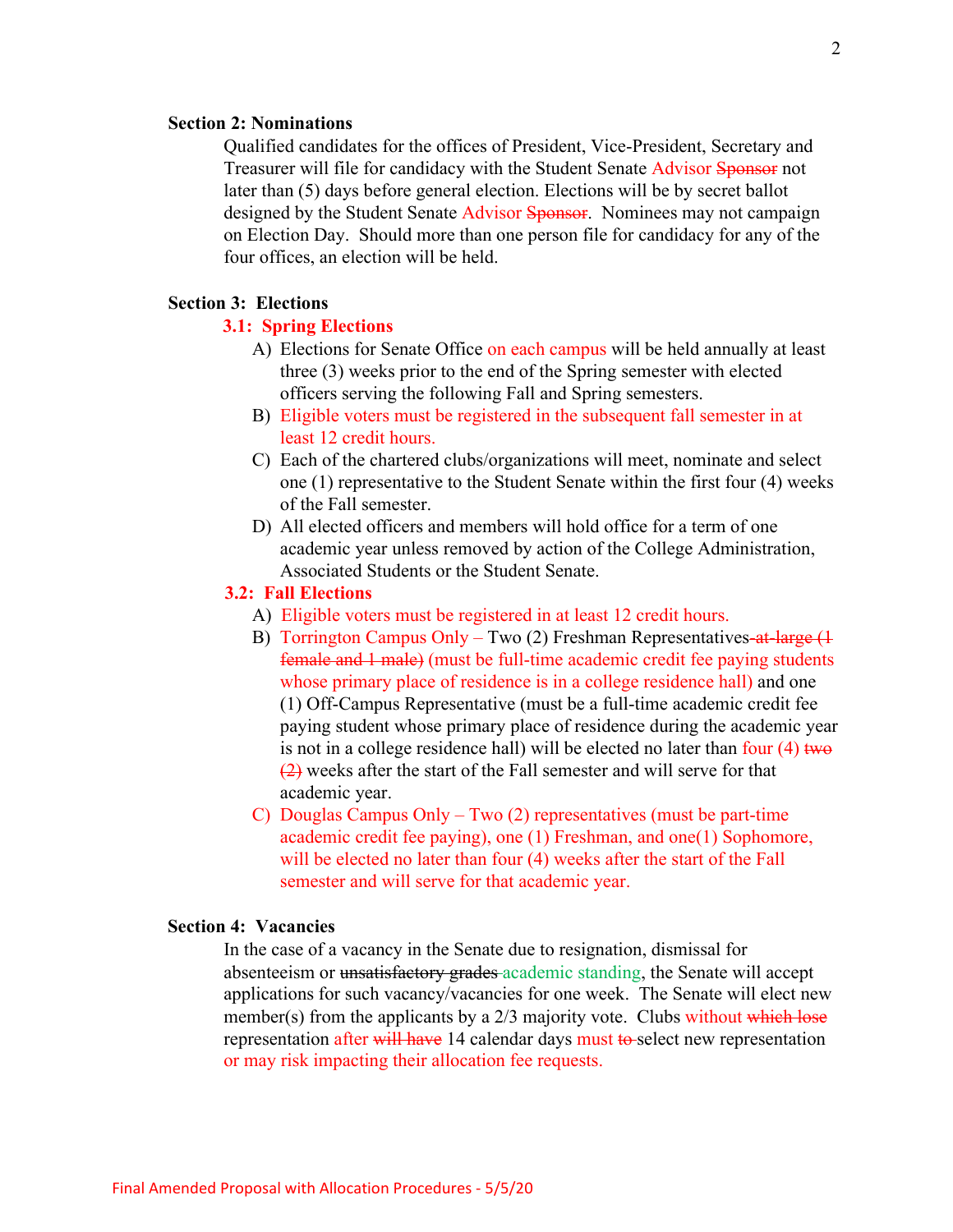#### **ARTICLE III (duties of officers)**

#### **Section 1: The President shall:**

- A) Torrington Campus Have completed one two semesters at Eastern Wyoming College as a full-time student in good academic standing Douglas Campus – have completed at least one semester in good academic standing
- B) Torrington Campus Be a full-time academic credit fee paying student at the Eastern Wyoming College Torrington Campus Douglas Campus – be at minimum a part-time student in good academic standing
- C) Develop agendas for Student Senate meetings with the approval of the Student Senate Advisor Sponsor or Vice President for Student Services
- D) Chair the Student Senate
- E) Call and conduct all meetings of the Senate and Student Association in accordance with Roberts Rules of Order
- F) Have the right to place motions before the Senate and make requests on behalf of the College and/or Club/Organization
- G) Have the right to vote, in cases of a tie, on all motions made before the Student Senate
- H) Be an ex-officio member of every Senate committee
- I) Serve as the official representative of their respective campus Student Association at all meetings and convocations concerning it, and voice the position most favorable to and for the benefit of EWC students
- J) Be strongly urged to attend meetings of the College Board of Trustees and present a monthly report

#### **Section 2: The Vice-President shall:**

- A) Torrington Campus Have completed one two semesters at Eastern Wyoming College as a full-time student in good academic standing Douglas Campus – have completed at least one semester in good academic standing
- B) Torrington Campus Must be a full-time academic credit fee paying student at Eastern Wyoming College Douglas Campus – be at minimum a part-time student in good academic standing
- C) Assume the duties of the President during his/her absence
- D) Succeed to the Presidency upon Presidential vacancy
- E) Prepare and distribute Cards of Congratulations, Condolences, etc.
- F) Chair or Co-chair every Senate committee
- G) Perform duties as assigned by the President
- H) Have the right to place motions before the Senate and make requests on behalf of the College and/or Club/Organization
- I) Have the right to vote on all motions made before the Student Senate.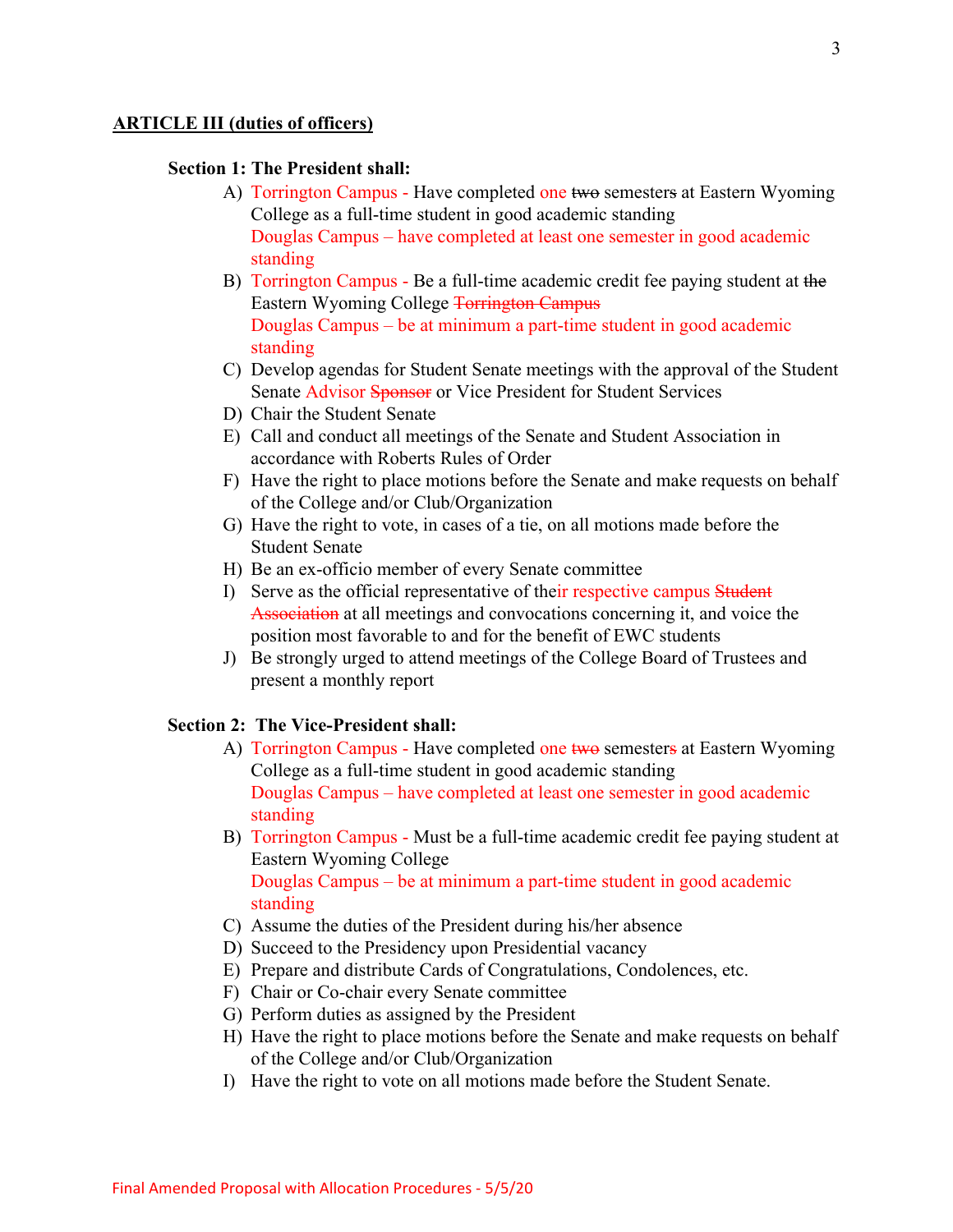#### **Section 3: The Secretary shall:**

- A) Torrington Campus Have completed one two semesters at Eastern Wyoming College as a full-time student in good academic standing Douglas Campus – have completed at least one semester in good academic standing
- B) Torrington Campus Must be a full-time academic credit fee paying student at Eastern Wyoming College Douglas Campus – be at minimum a part-time student in good academic standing
- C) Maintain a complete written record of all Senate meetings
- D) Maintain a complete permanent written record of all reports, papers and documents submitted to the Secretary during Senate meetings
- E) Be in charge of official minutes correspondence of the Senate
- F) Act as presiding officer of the Senate in the absence of both the President and the Vice President
- G) Have the right to place motions before the Senate and make requests on behalf of the College and/or Club/Organization
- H) Have the right to vote on all motions made before the Student Senate
- I) Present a report to the Senate in April of each year summarizing the Senate's activities for the current academic year
- J) Deliver all Student Senate papers and records to the Student Senate Advisor Sponsor before the end of her/his term.

### **Section 4: The Treasurer shall:**

- A) Torrington Campus Have completed one two semesters at Eastern Wyoming College as a full-time student in good academic standing Douglas Campus – have completed at least one semester in good academic standing
- B) Torrington Campus Must be a full-time academic credit fee paying student at Eastern Wyoming College.

Douglas Campus – be at minimum a part-time student in good academic standing

- C) Record income and expenditures of the respective Senate
- D) Approve all purchases prior to procurement
- E) Initialize payment of all bills
- F) Present a treasury report at all meetings
- G) Have the right to place motions before the Senate and make requests on behalf of the College and/or Club/Organization
- H) Have the right to vote on all motions made before the Student Senate
- I) Present a report to the Senate in April of each year summarizing the Senate's finances for the current academic year.

### **Section 5: The Parliamentarian shall:**

A) Be appointed by the President with confirmation of the Senate members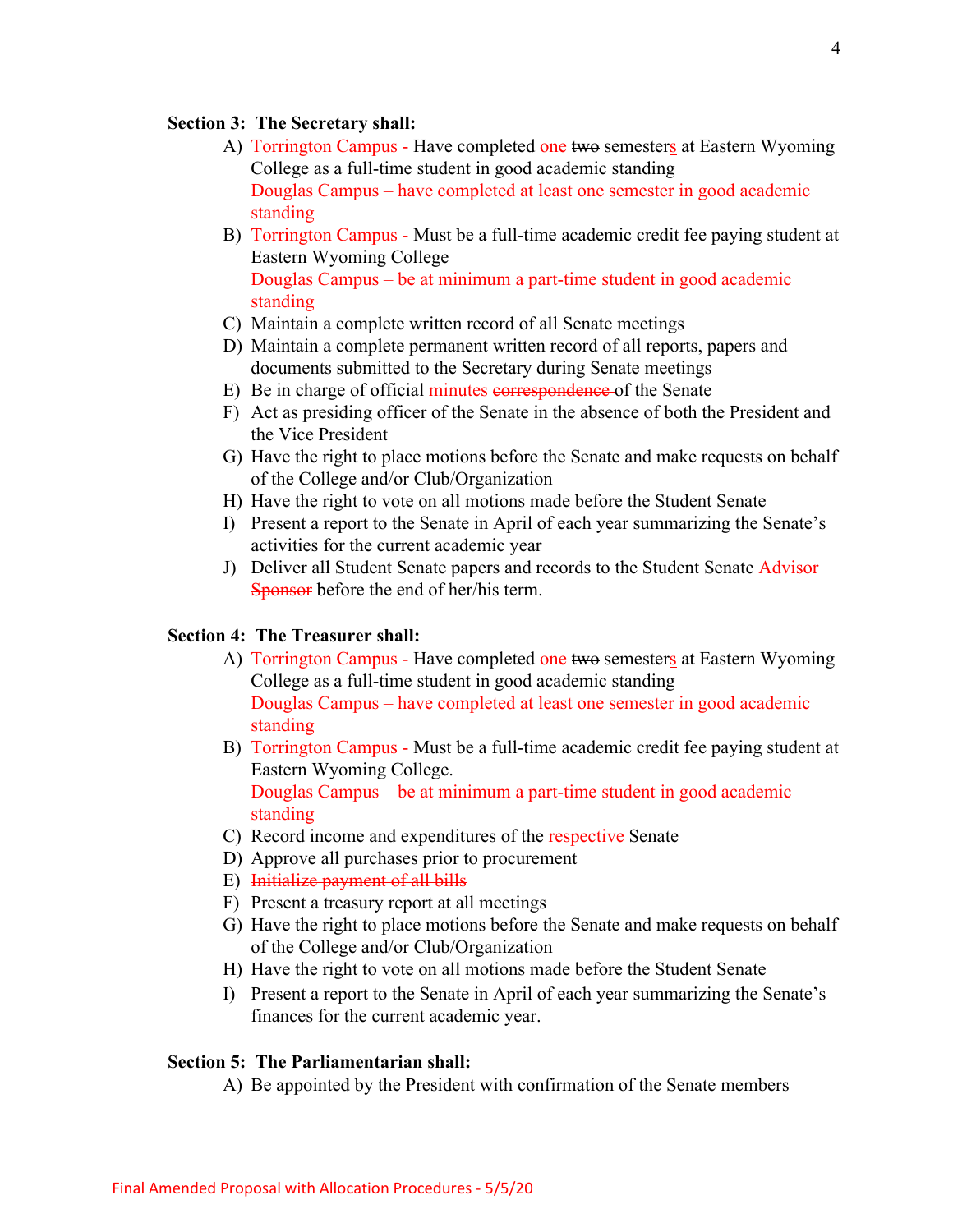- B) Be versed in the rules and procedures of parliamentary law (Robert's Rules of Order)
- C) Maintain order according to Robert's Rules of Order throughout Senate meetings
- D) Have the right to place motions before the Senate and make requests on behalf of the College and/or Club/Organization
- E) Have the right to vote on all motions made before the Student Senate.
- F) Torrington Campus Have completed one semester at Eastern Wyoming College as a full-time student in good academic standing. Douglas Campus – Have completed one semester at Eastern Wyoming College in good academic standing.

#### **Section 6: Douglas Campus Only**

- A) The Freshman Representative shall be a student classified as a freshman at Eastern Wyoming College on the Douglas Campus. A freshman is classified as a student who has earned less than 30 hours at the time of his or her appointment
- B) Sophomore Representative shall be a student classified as a sophomore at Eastern Wyoming College on the Douglas Campus. A sophomore is classified as a student who has earned 30 or more credit hours at the time of his or her appointment

#### **Section 6 7: All Senate representatives shall:**

- A) Attend Senate meetings
- B) Represent the College and/or Club/Organization in voting on matters before the Senate
- C) Communicate and interpret the decisions and projects of the Senate to the College and/or Club/Organization
- D) Serve on a minimum of one Senate committee per semester
- E) Have the right to place motions before the Senate and make requests on behalf of the College and/or Club/Organization
- F) Have the right to vote on all motions made before the Senate G) Actively support all Student Senate sponsored events and activities.

#### **ARTICLE IV: (committees)**

**Section 1:** Committees will be formed by the President in response to specifically identified needs. The President will also appoint Committee Co-Chairs if appropriate.

**Section 2:** Each Student Senate The Activity Committee will serve as a standing committee, composed of all Senate members, with the purpose of planning and organizing activities (social) for all EWC students and their guests. This committee shall take part in sponsoring at least two (2) campus-wide events each semester and assist clubs in their events. work with and assist each college recognized organization (those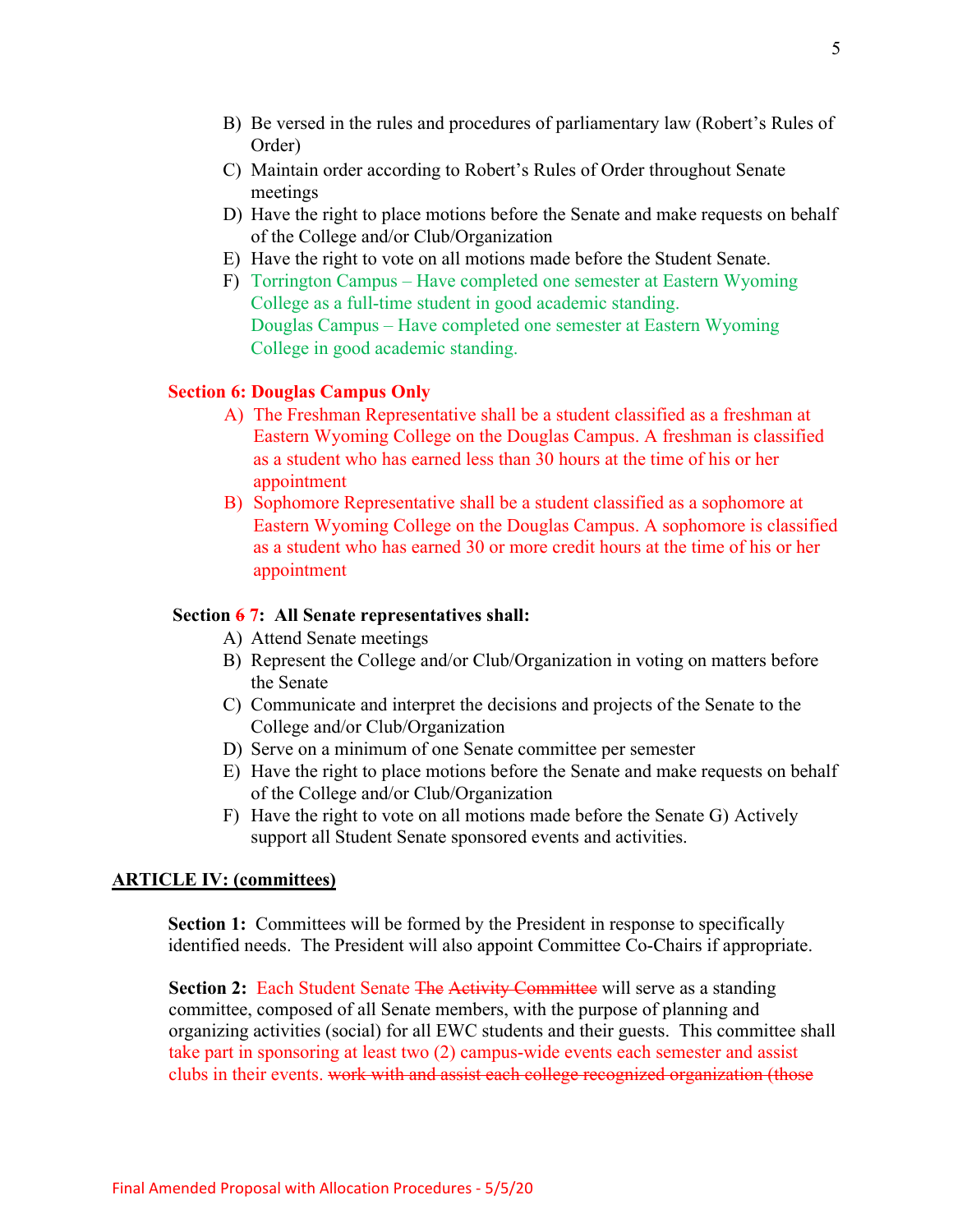receiving funds from student activity fees) in sponsoring a college social event during the school year.

#### **ARTICLE V: (duties and responsibilities of the Senate)**

**Section 1: Each The Student Senate shall serve as the executive and legislative body of** the Student Association of Eastern Wyoming College.

**Section 2:** Each The Student Senate shall be responsible for chartering all clubs and organizations established within Eastern Wyoming College.

- A) All organizations desiring to be recognized at EWC must have a representative present an application to the Senate at a regularly scheduled meeting of the Senate.
- B) All organizations applying for charter must have a constitution which calls for an elected president, vice-president, secretary, treasurer and a sponsor who is an employee of EWC.
- C) All recognized clubs/organizations wishing to be recognized by the Student Senate for the current academic year must present an official statement requesting such recognition to the Student Senate Advisor Sponsor not later than one month following the beginning of the Fall semester.
- D) All recognized clubs/organizations shall have a member of their organization on the Senate with all rights/responsibilities and privileges granted to representatives.

**Section 3:** Each Student Senate maintains and administers a yearly budget for their respective campus. Budgets are determined by yearly Student Fee Allocations and are contingent upon presidential approval (see Appendix A). Each Student Senate is required to retain 15% of their yearly allocation within their budget. Any unencumbered student activity funds are carried over to the subsequent fiscal year. Approved budgetary expenditures include: supporting Student Senate events; appropriate requests from active clubs; funding newly chartered clubs, leadership development; and recognition awards (Refer to Appendix A, Sect. 6 regarding Funding Criteria). Each Student Senate may set aside up to 20% of their allocated budget to fund student opportunities such as internships, salaries, room and board and scholarships contingent upon approval by Financial Aid.

**Section 4 3:** Each The Student Senate shall have the general powers to enact any measure for the good of the students. This power shall be limited only by EWC Board of Trustees, EWC policies and administrative regulations, and the EWC Student Senate Constitution.

**Section 5 4:** Each The Student Senate will hold regular weekly meetings (Torrington Campus – weekly; Douglas campus – monthly) during the Fall and Spring semesters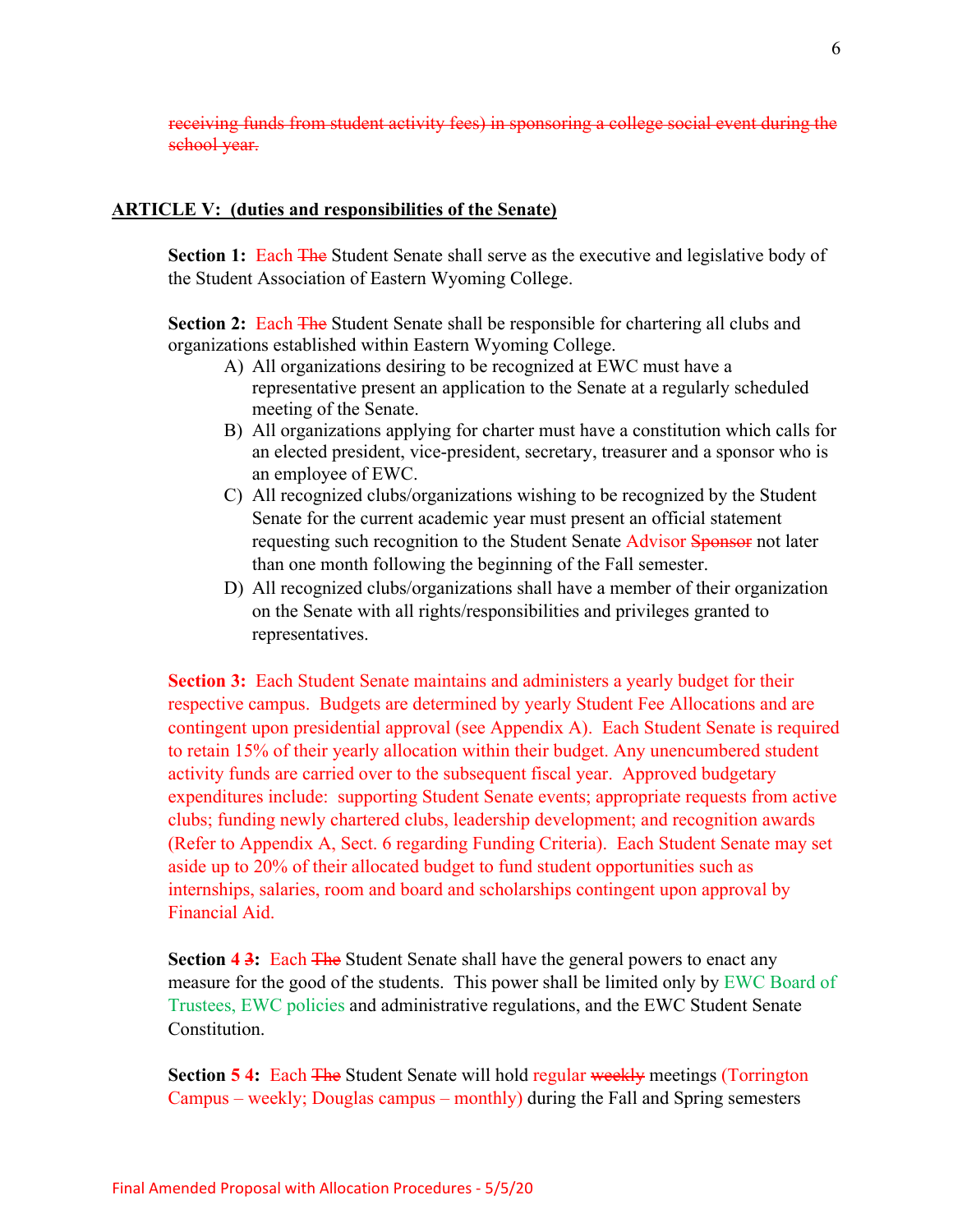when academic classes are in session. Special meetings may be called by the President with approval of the Student Senate Advisor Sponsor. A quorum (minimum of 6 people) for meetings shall be the President or Vice-President, two (2) other officers, two (2) members at large or other officers, and one (1) faculty advisor. Any member who misses three (3) regularly scheduled meetings shall be subject to a probationary period or dismissal by the Student Senate Advisor upon the recommendation of elected officers via a majority vote. a hearing before elective officers and a majority vote of the Senate.

**Section 6.5:** All Student Senate members must maintain full-time academic status and a 2.0 minimum cumulative G.P.A. Any member who fails to maintain full-time academic status and/or the minimum GPA requirements may be subject to a probationary period or dismissal by the Student Senate Advisor.

**Section 7 6:** Any action of a student organization affecting the EWC student body as a whole or the welfare of the College must have prior approval of the Senate.

#### **ARTICLE VI: (Student Senate sponsor Advisor)**

**Section 1:** The Vice President for Student Services shall appoint one or more employees of EWC to serve as the Student Senate Sponsor Advisor and representative of the College President and the Board of Trustees at Student Senate meetings.

#### **Section 2: The Student Senate Sponsor** Advisor **shall:**

- A) Function in an advisory role
- B) Have veto power over the action of the Senate on all matters involving college policy or EWC administrative regulations. This veto power is subject to confirmation by the Vice President for Student Services.
- C) Attend all Senate sponsored activities or obtain a substitute.

#### **ARTICLE VII: (amendments)**

**Section 1:** Amendments to the Constitution may be proposed by a majority of the Senate members or by petition of 25% of the EWC Student Association.

**Section 2:** Proposed amendments must be filed with the Vice President for Student Services and posted in a prominent place for a minimum of two (2) weeks prior to voting on the proposal.

**Section 3:** Amendments shall become effective upon ratification by a 2/3 majority vote of the Student Association at EWC by Australian ballot.

#### **ARTICLE VIII: (ratification)**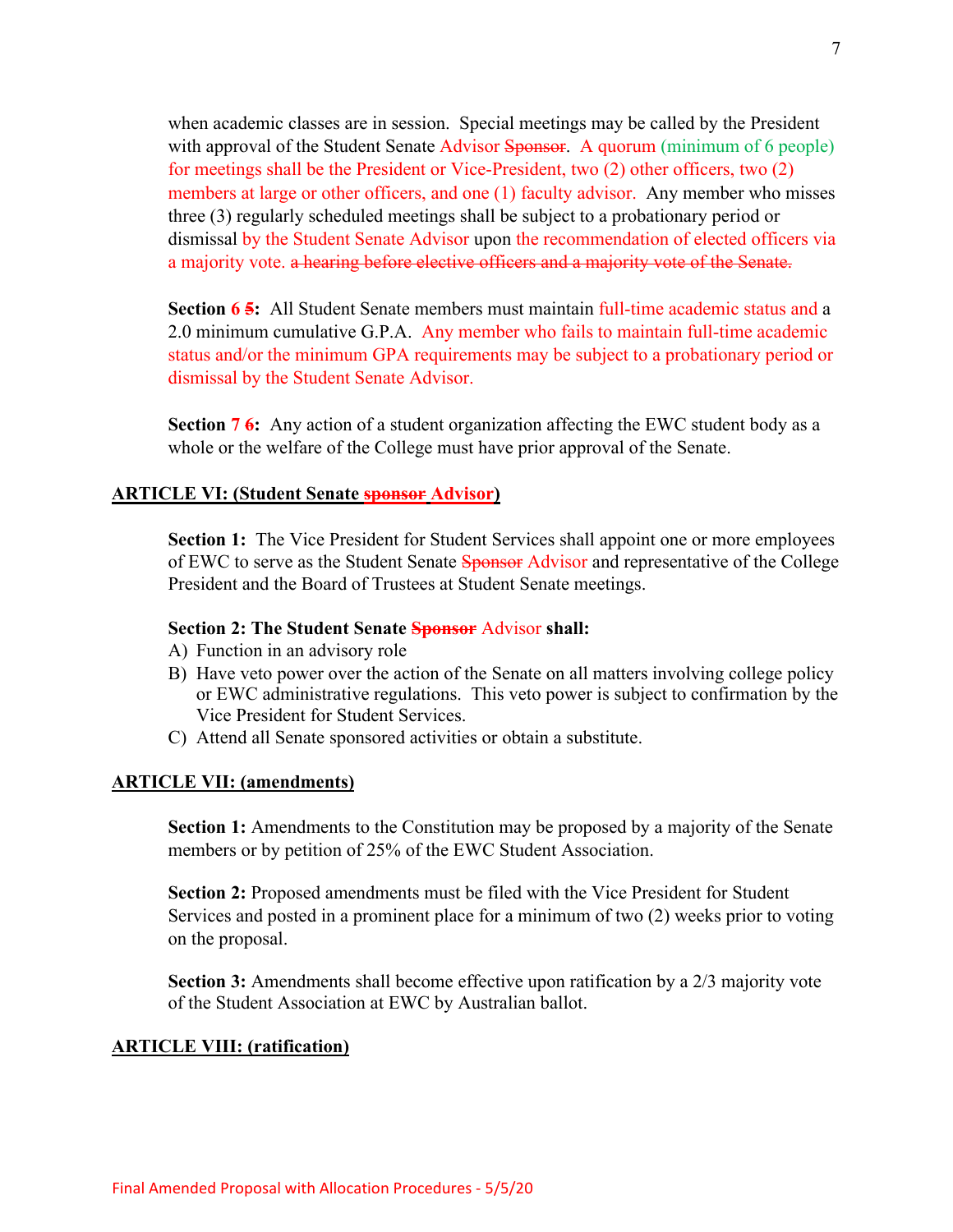**Section 1:** This Constitution shall become effective upon approval of the College Board of Trustees.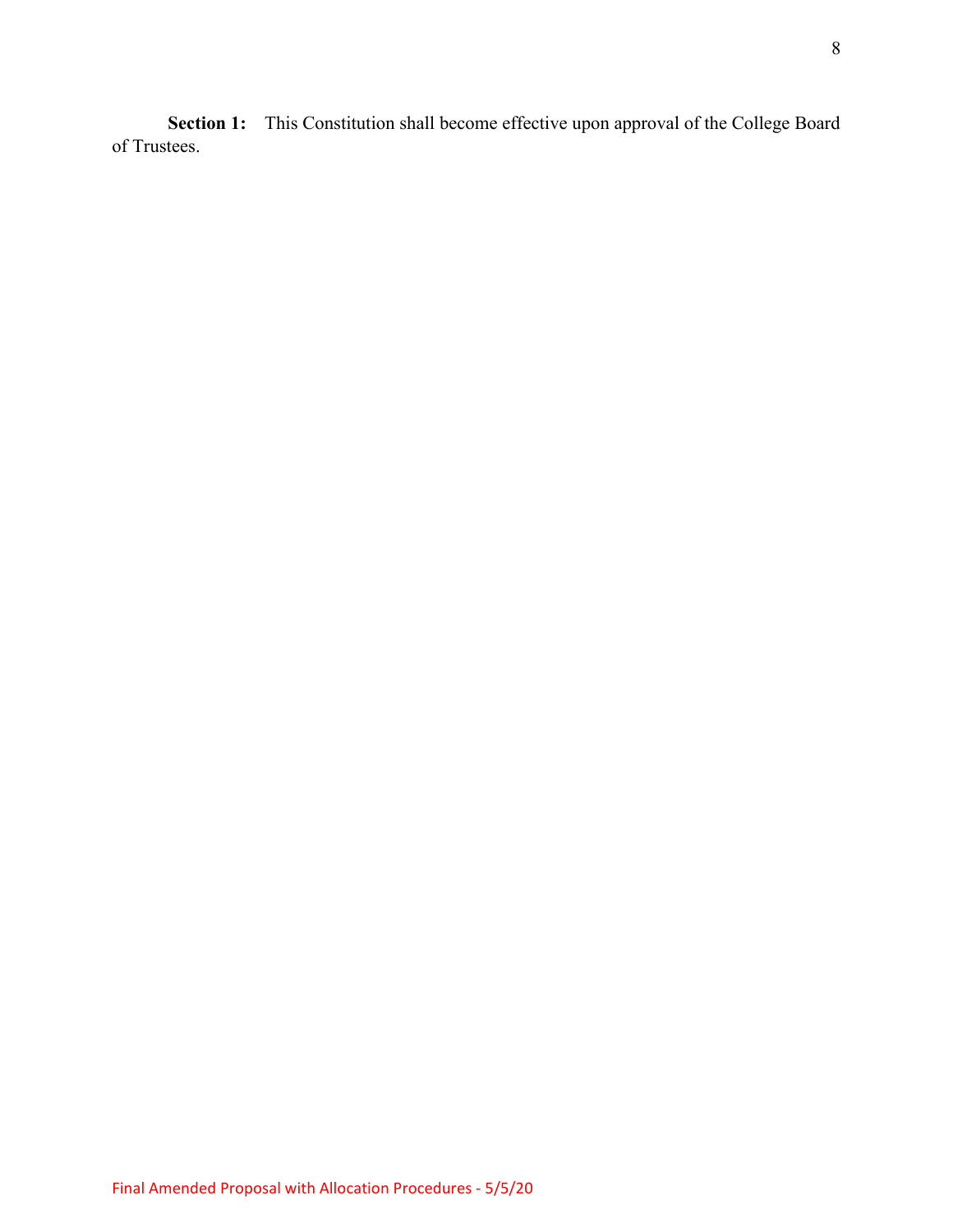# **APPENDIX A**

# **STUDENT FEE ALLOCATION COMMITTEE PROCEDURES**

# 1. **INTRODUCTION**

Eastern Wyoming College will implement the processes described in this policy for the distribution of student fees consistent with the authority and decisions of the Board of Trustees. This process provides the financial base for opportunities to meet student needs and interests that would not be made possible through state current fund support alone.

# 2. **DEFINITION**

- A. Student fees are monies which are collected from students in addition to tuition, according to the rate schedule set by the Board of Trustees. All students registering for credit in the College are obliged to pay these fees. The fees will be assessed and collected by the College through the regular tuition collection procedures, and directed to either Torrington or Douglas Campus relative to where said student is registered.
- B. Instructional Clubs are groups who
	- i. Are associated with or are extensions of a specific academic division department, program, or course and
	- ii. Are usually limited to students in the division, department, program, or course.
- C. Student Services Clubs are groups who
	- i. Are formed to enhance the social, recreational, educational, or cultural needs of students,
	- ii. Are open to any registered EWC student, and
	- iii. Have no more than 75 percent of their active membership from one instructional program or course.

# 3. **PURPOSE**

Student fees are designed to support student-oriented clubs, organizations, and activities which are recommended by each campuses' the Student Fee Allocation Committee. The purpose of each the Committee will be to make recommendations to the Vice President for Student Services and the Vice President for Douglas Campus, respectively. Each VP will then make recommendations to the President about the activities which should receive student fee support and the level of assistance.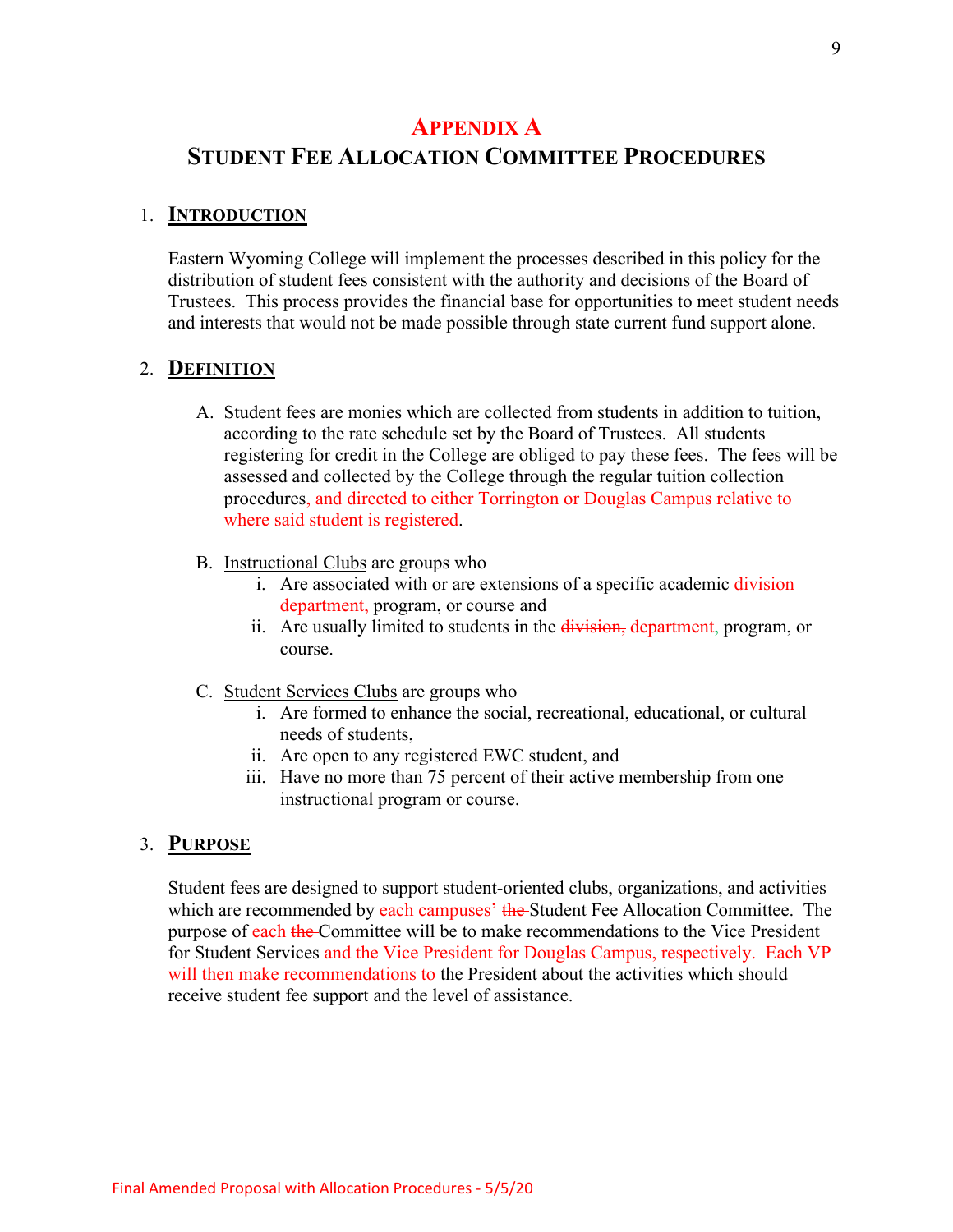# 4. **MEMBERSHIP – TORRINGTON CAMPUS**

- A. The voting members of the Student Fee Allocation Committee will be as follows: -Three (3) One students, appointed from the each instructional divisions/departments (not more than one (1) student from any instructional  $division/department - see page 12.5$  for list of instructional  $divisions/department)$ -President of the Student Senate -Treasurer of the Student Senate -Student Senate Advisor Sponsor -One (1) member at large from the Student Senate
- B. The committee will be chaired by the Student Senate Advisor with the Vice President for Student Services attending as an ex-officio member.
- C. Minutes of every Student Fee Allocation Committee meeting will be kept by an appointed secretary.
- D. A quorum shall consist of a majority of voting members and must be present before a decision is rendered.
- E. The Vice President for Academic Services and the Department Chairs/Program Directors will be included in all communications regarding Instructional Clubs.

# 5. **MEMBERSHIP – DOUGLAS CAMPUS**

- A. The voting members of the Student Fee Allocation Committee will be as follows: -Two (2) students appointed from the Student Senate at large (not more than one (1) student from any instructional division/department - see page 12 5 for list of instructional divisions/departments) -President of the Student Senate -Treasurer of the Student Senate -Student Senate Advisor
- B. The committee will be chaired by the Student Senate Advisor with the Associate Vice President for Academic Services or the current Vice President of the Douglas campus attending as an ex-officio member.
- C. Minutes of every Student Fee Allocation Committee meeting will be kept by an appointed secretary.
- D. A quorum shall consist of a majority of voting members and must be present before a decision is rendered.

# 6. **FUNDING CRITERIA**

A. Student fees will be used to support student services, activities, clubs, organizations, intramurals athletics, student-approved equipment purchases, and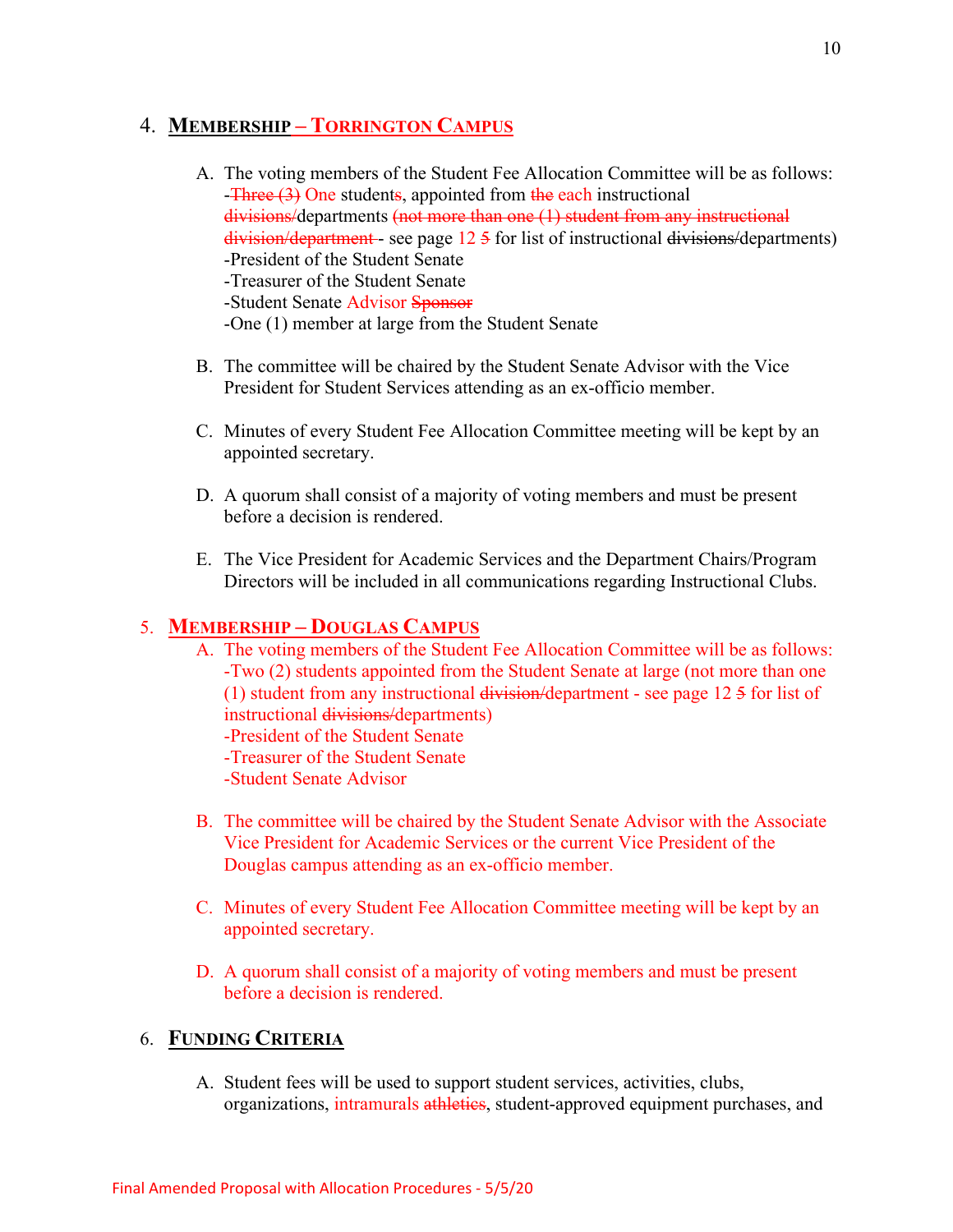programs which contribute to the overall mission and goals of the College and which are determined to be essential for the enrichment of the College community.

Active Student Services Clubs which are fully recognized by their respective the Student Senate and approved by their respective the Vice President for Student Services will be eligible to apply for student fee funding.

The Student Fee Allocation Committees can will provide limited funding for travel to a national qualifying competition or conference if funds are available.

- B. The area funded by student fees must demonstrate that they
	- i. Enhance student health and/or welfare, and
	- ii. Support social, cultural, educational, or recreational needs of students, or
	- iii. Enhance the College's image. The goal will be to provide a variety of programs which attempt to meet the needs of as many students as possible.
- C. In evaluating funding requests, the level of student participation and past accomplishments will be two factors considered by the Committee.
- D. The Committee will not usually provide support for programs in which a large portion of the funds provide direct benefit to individuals (e.g., salaries, room and board, scholarships), unless it can be shown that these individuals are providing services of value to a substantial portion of the student body.
- E. The Committee will not entertain requests for student fee support from partisan political groups or sectarian religious groups.
- F. The Committee will not consider any request for student fee support of any recruiting activity except on the written recommendation of the College President.
- G. Incomplete applications will not be considered.

### **7. FUNDING PROCESS**

- A. The Chairperson of each the Student Fee Allocation Committee shall distribute budget request procedures and forms to clubs and organizations the **last week in January**.
- B. Clubs/organizations shall submit official budget proposal forms to each the Student Senate Advisor Sponsor by the **last day of February**.
- C. Budget proposals shall be distributed to Committee members the **first week of March.**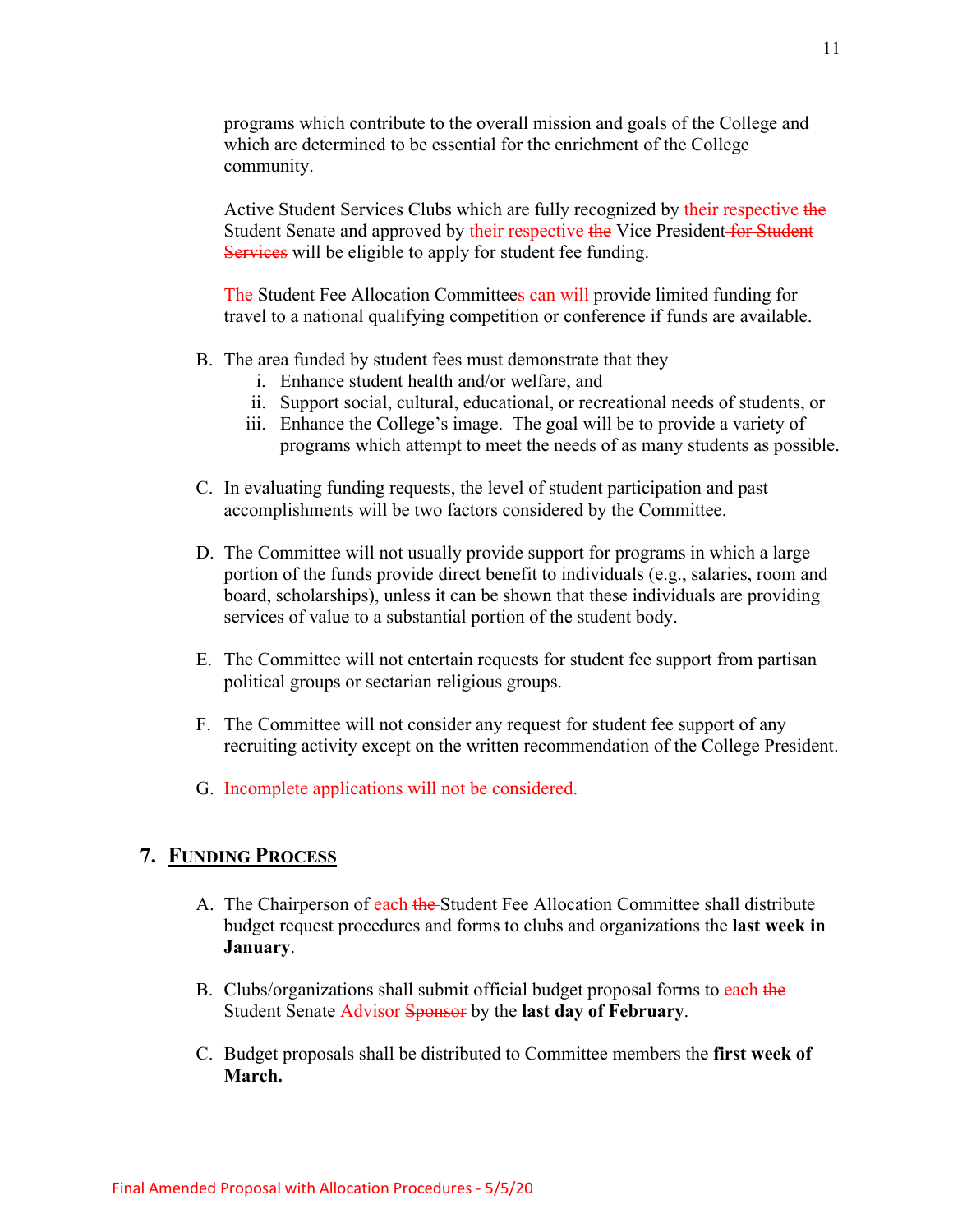- D. By the **end of March** each the Committee shall conduct budget hearings to entertain a formal presentation by no more than two representatives of each club or organization.
- E. Each the Committee shall submit budget recommendations to all clubs/organizations the **first week of April**.
- F. Each the Committee shall entertain appeals from the clubs **the last week of April**.
- G. Each the Committee's final budget recommendations, passed by a simple majority vote of the quorum, shall be considered at a formal meeting of the Committee. Recommendations shall be submitted to the President through the respective Vice President for Student Services no later than the **first week in May**.
- H. All meetings of each the Committee shall be open to the public and minutes shall be available upon request from the respective Student Senate Advisor Sponsor.
- I. Funds approved for any program under this policy will be administered by the College Business Office.
- J. Any changes to this procedure will be recommended by the appropriate Student Fee Allocation Committee and coordinated with their respective Student Senate and the Vice President for Student Services. Final approval will be by the College President.